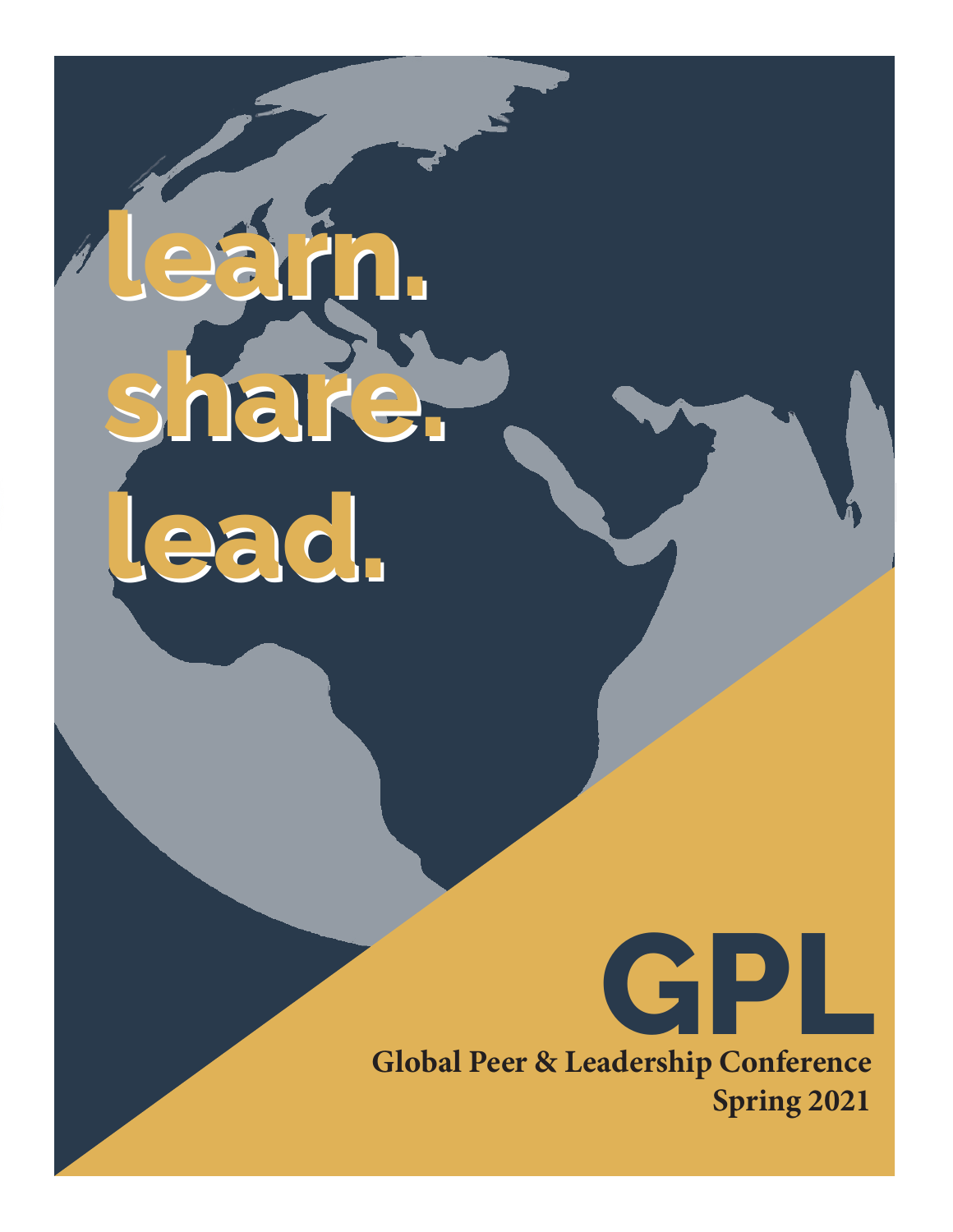**WELCOME!** The Global Peer and Leadership Conference (GPL) is organized to allow globally minded university students the opportunity to engage with one another via presentations, discussion, and social activities.

By attending the GPL Conference, students will:

- Enhance their Cultural Competency including awareness, attitude, knowledge, and skills;
- Develop their understanding of advocacy for international education;
- Learn best practices related to peer outreach/engagement, mentoring and advising, policy, leadership development, community building, programming.

# **Schedule at a Glance**

| <b>Time</b>      | <b>Session</b>                                                                                                                                                                                                                                                                                                                                                                                                                        | <b>Link</b> |
|------------------|---------------------------------------------------------------------------------------------------------------------------------------------------------------------------------------------------------------------------------------------------------------------------------------------------------------------------------------------------------------------------------------------------------------------------------------|-------------|
| 8:00-8:30 a.m.   | <b>Coffee Social and Institutional Check-ins</b>                                                                                                                                                                                                                                                                                                                                                                                      | Page 3      |
| 8:30-9:00 a.m.   | <b>Welcome and Keynote Speaker</b>                                                                                                                                                                                                                                                                                                                                                                                                    | Page 3      |
| 9:00-9:45 a.m.   | <b>SESSION ONE</b>                                                                                                                                                                                                                                                                                                                                                                                                                    |             |
|                  | Exploring Careers at the U.S. Deptartment of State<br>Ms. Kris Sivertson, Diplomat in Residence                                                                                                                                                                                                                                                                                                                                       | Page 3      |
|                  | <b>What I Wish I Knew</b><br>Marian Mae Cedeno, University of the Incarnate Word                                                                                                                                                                                                                                                                                                                                                      | Page 3      |
|                  | <b>Mutual Mentoring</b><br>Sister Martha Ann Kirk, CCVI, University of the Incarnate Word Professor Emerita of<br>Religious Studies                                                                                                                                                                                                                                                                                                   | Page 3      |
| 9:45-9:50 a.m.   | <b>BREAK</b>                                                                                                                                                                                                                                                                                                                                                                                                                          | N/A         |
| 9:50-10:35 a.m.  | <b>SESSION TWO</b>                                                                                                                                                                                                                                                                                                                                                                                                                    |             |
|                  | The Importance of Networking: WAC Community Building and Mentorship<br>World Affairs Council of San Antonio and Houston                                                                                                                                                                                                                                                                                                               | Page 4      |
|                  | <b>Unpacking the Study Abroad Experience</b><br>Dr. Blanton, University of the Incarnate Word                                                                                                                                                                                                                                                                                                                                         | Page 4      |
|                  | The Limitation and Advantages of Virtual Peer Mentorship<br>Tayma Machkhas & Madison Rendall, University of Houston                                                                                                                                                                                                                                                                                                                   | Page 4      |
| 10:35-10:45 a.m. | <b>Institutional Check-Ins</b>                                                                                                                                                                                                                                                                                                                                                                                                        | Page 3      |
| 10:45-11:15 a.m. | <b>SESSION THREE</b>                                                                                                                                                                                                                                                                                                                                                                                                                  |             |
|                  | <b>Passport to Your Career</b><br>Maggie Mahoney, University of Houston                                                                                                                                                                                                                                                                                                                                                               | Page 5      |
|                  | Mexico: Perspective of a woman in a modern and macho environment<br>Anaeli Alvarez, University of the Incarnate Word                                                                                                                                                                                                                                                                                                                  | Page 5      |
|                  | <b>International Student Experience Panel</b><br>Anas Zakir, University of the Incarnate Word                                                                                                                                                                                                                                                                                                                                         | Page 5      |
| 11:15-11:45 a.m. | <b>SESSION FOUR: Interest Rooms</b>                                                                                                                                                                                                                                                                                                                                                                                                   |             |
|                  | Diversity Abroad   Brooke Paynter, University of the Incarnate Word<br>$\bullet$<br>Global Ambassador Marketing and Outreach   Caleb Chapman, Texas A&M<br>$\bullet$<br>University<br>Career Networking   Chris Gray, Rice University<br>$\bullet$<br>International Student Experience   Malin Hilmersson, Sam Houston State<br>$\bullet$<br>University<br>Peer Mentor Self Care   Maggie Mahoney, University of Houston<br>$\bullet$ | Page 5      |
| 11:50 a.m.-Noon  | <b>Closing Remarks</b>                                                                                                                                                                                                                                                                                                                                                                                                                | Page 3      |
| Noon-1:00 p.m.   | <b>Advisor Only Gathering</b>                                                                                                                                                                                                                                                                                                                                                                                                         | Page 3      |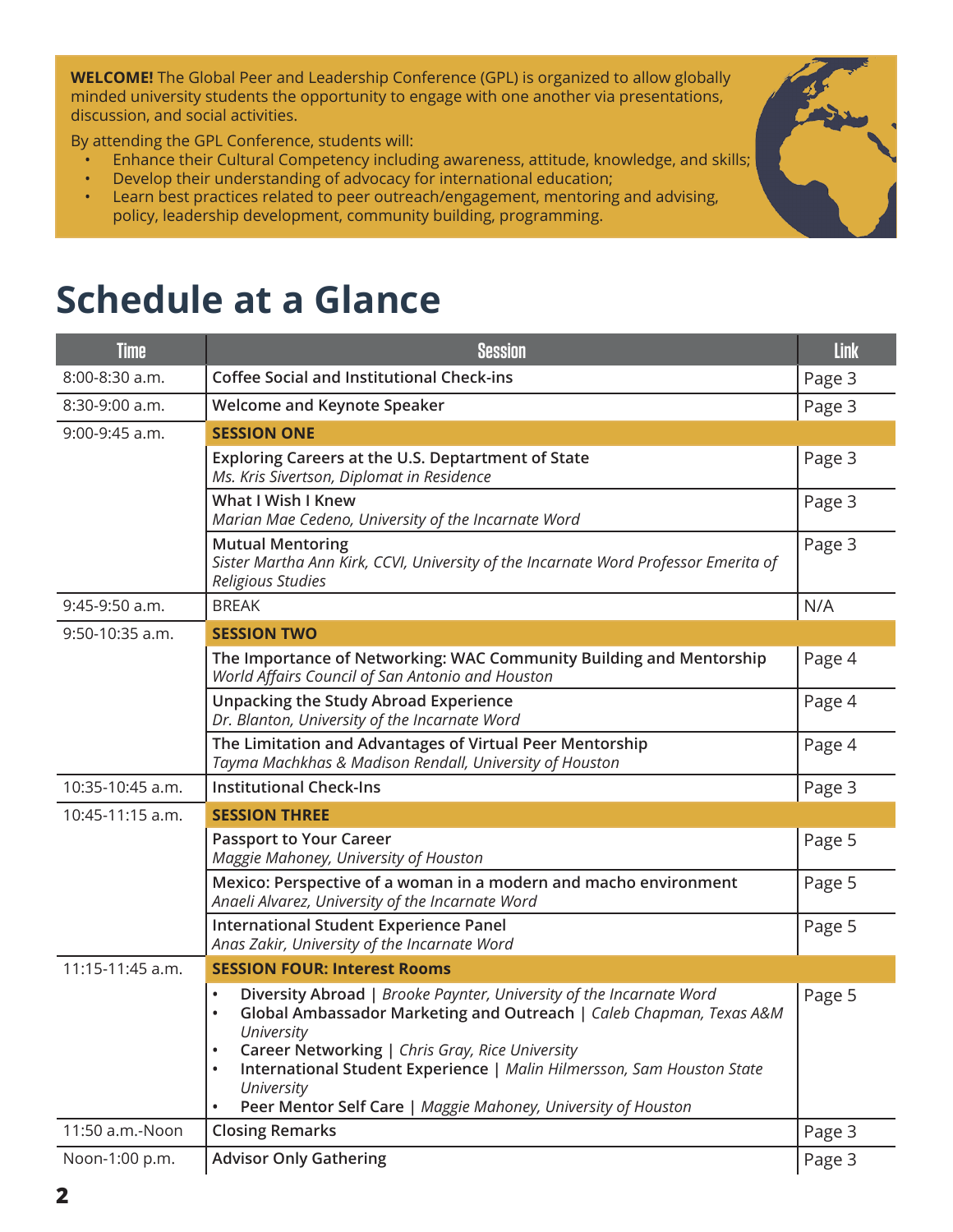# **Session Descriptions**



**GPL Main** 

The main Zoom Room will be used for the following sessions:

| $8:00-8:30$ a.m. | Coffee Social and Institutional Check-Ins |
|------------------|-------------------------------------------|
| 8:30-9:00 a.m.   | Welcome and Keynote Speaker               |
| 10:35-10:45 a.m. | Institutional Check-Ins                   |
| 11:50 a.m.-Noon  | <b>Closing Remarks</b>                    |
| Noon-1:00 p.m.   | Advisor Only Gathering                    |

# **Register in advance for these meetings:**

https://uiw.zoom.us/meeting/register/tJYodOippz4sGdSFEaZJuY2da-BHS7Is8NEv

**SESSION ONE BREAKOUTS** 9:00-9:45 a.m.

# **Exploring Careers at the U.S. Department of State**

*Presented by Ms. Kris Sivertson, Texas Diplomat in Residence*

Explore global careers, internships, and student programs in the U.S. Foreign Service. Connect with the U.S. Department of State Diplomat in Residence for Texas Kris Sivertson to hear about 24 different career tracks, application processes and timelines for employment and internships. Begin changing the world today!

**Register in advance for this meeting:**  https://uiw.zoom.us/meeting/register/tJYqcOuqpz8oE92JpTa5dyD9DLZFzgTJylaY

# **What I Wish I Knew: Apps and Websites that Make Studying Abroad Easy** *Presented by Marian Mae Cedeno, University of the Incarnate Word Global Ambassador*

As an international student in the U.S. herself, Marian has experienced the struggles discussed in 'What I Wish I Knew'. There are many shared challenges international students face when coming to a new country. Simple things such as transportation, budgeting, restaurants that address specific dietary restrictions, places of worship, and local communities of their nationality can provide the support system students need to acclimate. This presentation will provide a list of applications and websites which help address these concerns. Participants will be encouraged to share applications that address the concerns they had or they think international students have upon coming to a new country.

# **Register in advance for this meeting:**  https://uiw.zoom.us/meeting/register/tJEof-6upzkiE9MkhQPkiTrUZcBoICK1WMNS

**Mutual Mentoring: Promoting solidarity internationally and seeking to build healthier and more inclusive communities across borders in a virtual world**  *Presented by Sister Martha Ann Kirk, CCVI, University of the Incarnate Word Professor Emerita of Religious Studies*

Faculty, staff, and students at the University of the Incarnate Word dedicate themselves to global understanding and mutual mentorship. In this presentation, Sister Martha Ann Kirk and various students will lead a discussion on how they planned and facilitated past events with partners across the world. Learn how to build tangible, meaningful, and culturally engaging relationships with people from other cultures virtually and how to maintain them. Presenters will also share their experiences in mutual mentorship, promoting solidarity internationally, and seeking to build healthier and more inclusive communities across borders in a virtual world.

**Register in advance for this meeting:**  https://uiw.zoom.us/meeting/register/tJUoc-GvrzsrGNGynUNRVNm0YuL0V\_As2aJr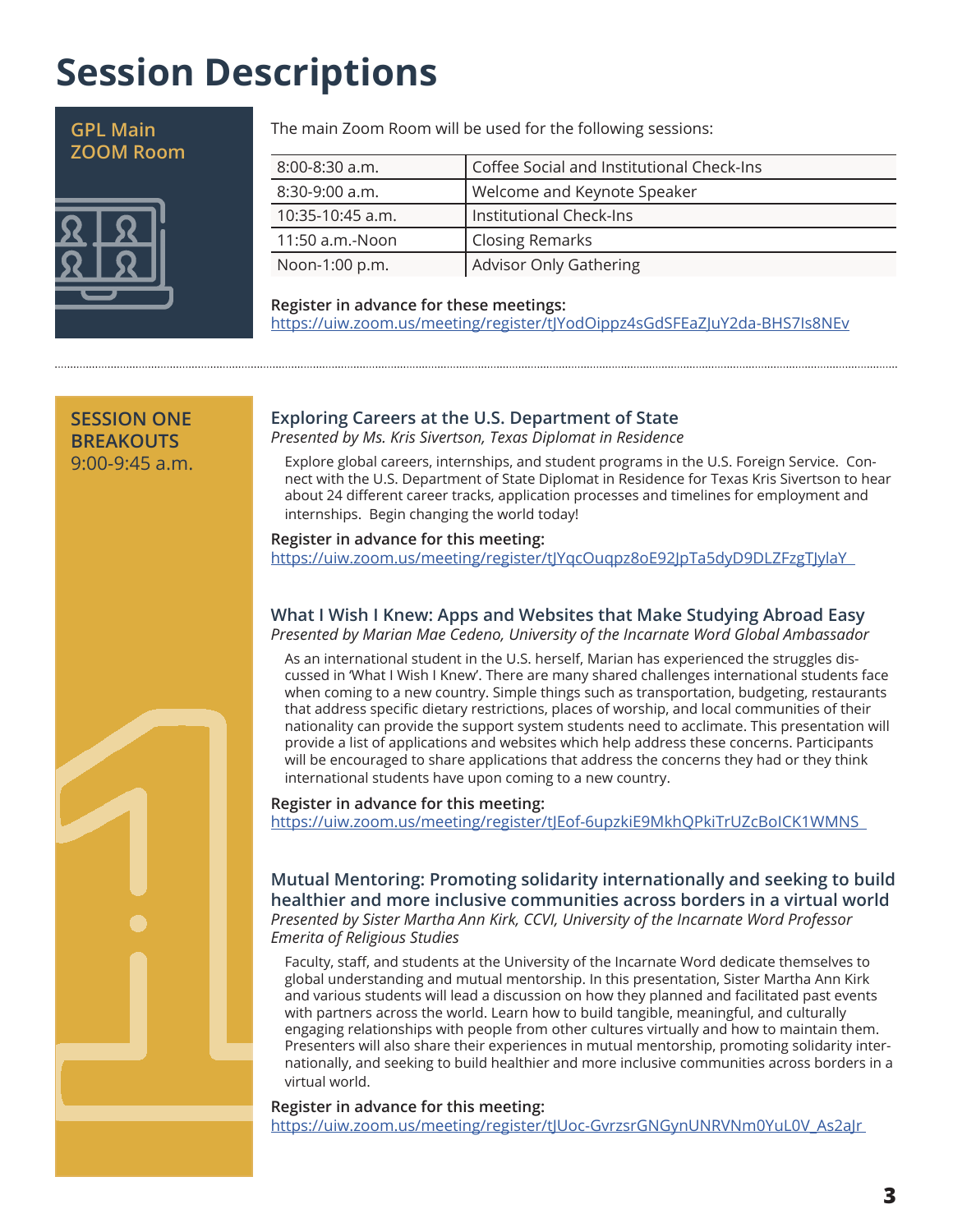# **SESSION TWO BREAKOUTS** 9:50-10:35 a.m.

# **The Importance of Networking: WAC Community Building and Mentorship**  *Presented by the World Affairs Councils of San Antonio and Houston*

The World Affairs Council promotes internationally minded programs and educational initiatives in over 90 cities around the United States. The opportunities afforded to World Affairs members focus on community building, membership, global education and enable members to network with vital community figures in both local and global affairs. World Affairs Councils of San Antonio (WACOFSA) staff Samantha Skory and Isabella Cibelli Du Terroil will discuss WACOFSA's emphasis on community building with initiatives such as Young Professionals, Academic World Quest, monthly panel discussions, and nationwide cooperation. Additionally, Maryanne Maldonado will represent the World Affairs Council of Greater Houston and discuss how to OWN your power, how having a mentor can help you see your highest potential when it's hidden from view.



## **Register in advance for this meeting:**

https://uiw.zoom.us/meeting/register/tJEtfuispjosE9UcDutZ\_tkK5f6TcRkqB5Vh

# **Unpacking the Study Abroad Experience**

*Presented by Dr. Raymond Blanton, University of the Incarnate Word Assistant Professor of Communication Arts & Faculty-Led Program Leader*

While there are many ways to conceptualize the importance of travel, Dr. Blanton focuses on how travel mediates encounters with others in ways that enable us to judge more justly. We will explore alternative means of travel to challenge the dominant paradigms of tourism and help develop critically conscious reflections on culture and politics of place, whether domestic or abroad. This presentation will deliver an interactive discussion that focuses on student study abroad experiences with strategies for how to unpack these experiences upon returning "home" to deepen connection and mentorship opportunities. Dr. Blanton hopes to inspire students to seek travel experiences as a lifestyle rather than just a summer in college.

### **Register in advance for this meeting:**

https://uiw.zoom.us/meeting/register/tJYtfuCrqzgsG9C7qYbsLI\_4pjW9ufggDkPd

# **The Limitation and Advantages of Virtual Peer Mentorship**

*Presented by Tayma Machkhas, University of Houston Global Guide; and Madison Rendall, University of Houston Learning Abroad Graduate Assistant Student Advisor*

COVID-19 created an immediate and unprepared shift towards virtual life. This leaves little room for students trying to connect with their peers in a personal way. Student mentors are exploring uncharted territory in creating supportive and thoughtful environments for their peers, of which we will examine the limitations and advantages. Attendees will learn about the pros and cons that come with serving as mentors to peers via the virtual format that we are having to rely on during a global pandemic. As well, we'll discuss different and innovative ways to connect with peers in a leadership role.

#### **Register in advance for this meeting:**  https://uiw.zoom.us/meeting/register/tJMvdu6trTwpHt1tpSHG9lSxlEbWmZvziDfg

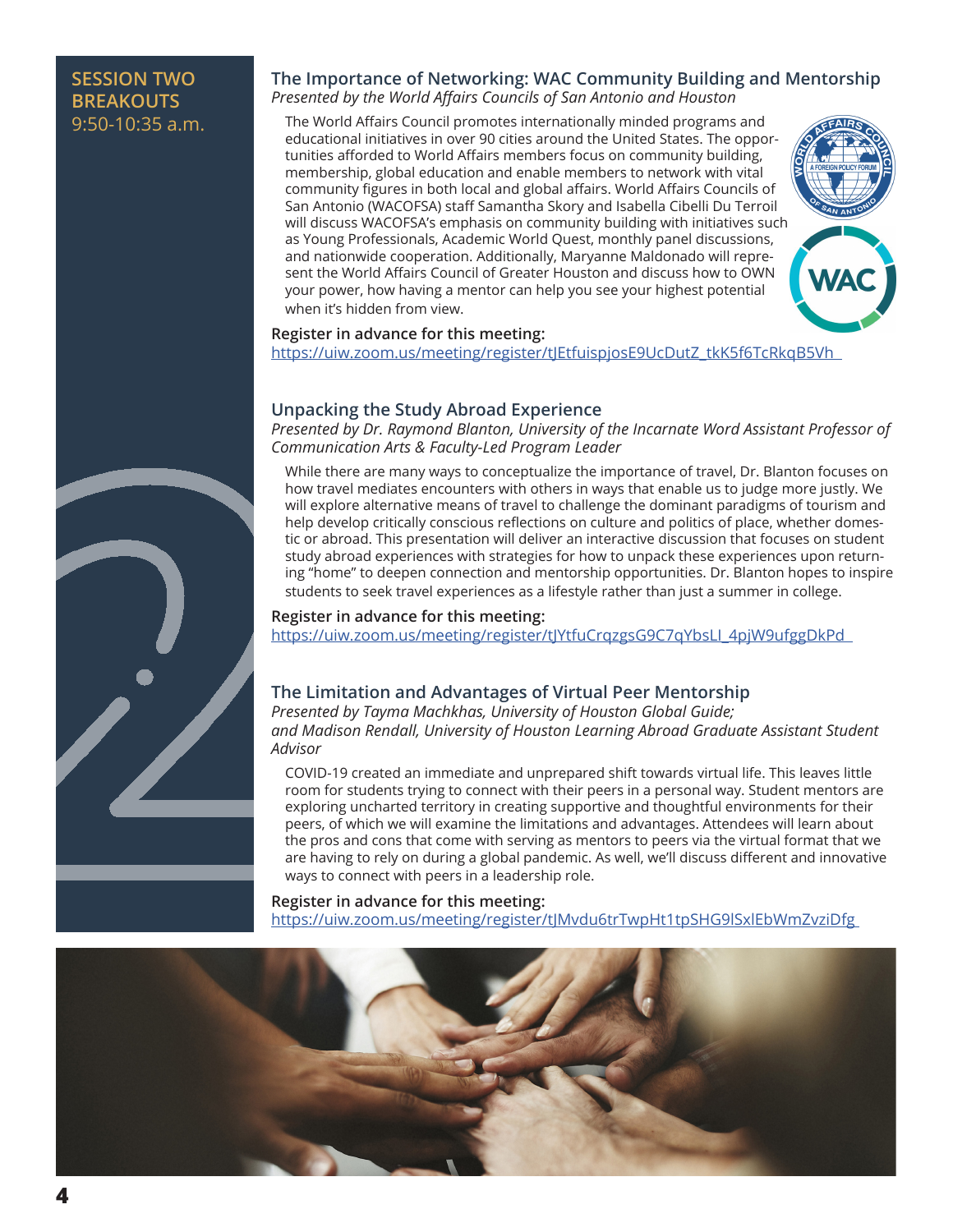# **SESSION THREE BREAKOUTS** 10:45-11:15 a.m.

# **Passport to Your Career**

*Presented by Maggie Mahoney, University of Houston's Assistant Director of Learning Abroad*

This session will discuss the best ways to include your international experience in your job search. From many transferable skills gained during your experiences studying/interning/living abroad, to how to include your experience on your resume and during an interview, and ways to network with your unique experience in mind. Participants will leave this session with a visual example of education abroad experience on a resume as well as a list of common skills gained during an education abroad program.

### **Register in advance for this meeting:**

https://uiw.zoom.us/meeting/register/tJwsdOutrTMiE9xwQ3KNfZS4gG1zCBixocUM

#### **Mexico: Perspectives of a woman in a modern and macho environment**  *Presented by Anaeli Alvarez, University of the Incarnate Word Global Ambassador*

Having had the experience of being a Mexican woman studying abroad in Texas, Anaeli shares her cultural knowledge of the societal expectations of women's education in Mexico. Themes such as looking to study abroad, work, or live in Mexico will be covered. Are you mentoring Mexican students or are interested in advocacy in international education? This session is for you! By teaching about our traditions and cultural perspective we share a knowledge that comes from generations of women.

# **Register in advance for this meeting:**

https://uiw.zoom.us/meeting/register/tJAuc-qprjgiHNdJH24eymi51eOPiIz1jicI

# **International Student Experience Panel**

*Presented by Anas Zakir, University of the Incarnate Word Global Ambassador*

UIW Global Ambassador, Anas Zakir, hosts two former beneficiaries of the Global Ambassador program at UIW to discuss their international experience with the goal of inspiring other global peers to make the most of their experience. Attendees will learn the importance of leadership and communication skills for personal growth.

#### **Register in advance for this meeting:**

https://uiw.zoom.us/meeting/register/tJIpceGhqTMpH9SHtUVj1\_bXXcKFeGwkBoc3

# **SESSION FOUR ROUND TABLES** 11:15-11:45 a.m.

# **Diversity Abroad**

*Moderated by Brooke Paynter, University of the Incarnate Word's Study Abroad & Exchange Coordinator* **Register in advance for this meeting:**  https://uiw.zoom.us/meeting/register/tJYqcOmoqz0tG9CpHWJxxvQ3gGDjIGe5ZLhn

# **Global Ambassador Marketing and Outreach**

*Moderated by Caleb Chapman, Texas A&M University's Education Abroad Communications Coordinator* **Register in advance for this meeting:**  https://uiw.zoom.us/meeting/register/tJIlduyrqz8pE9PmirgN9QUncom2wndZ2wd\_

#### **Career Networking**

*Moderated by Chris Gray, Rice University's Study Abroad Advisor* **Register in advance for this meeting:**  https://uiw.zoom.us/meeting/register/tJcqdumpqDgrGdaOiXKPf4Qk0AL4GTstuQJ0

## **International Student Experience**

*Moderated by Malin Hilmersson, Sam Houston State University's Study Abroad Coordinator* **Register in advance for this meeting:** 

https://uiw.zoom.us/meeting/register/tJwufuyorTgqE90r1d4F8jXWpFfc2vhPTchF

### **Peer Mentor Self Care**

*Moderated by Maggie Mahoney, University of Houston's Assistant Director of Learning Abroad* **Register in advance for this meeting:**  https://uiw.zoom.us/meeting/register/tJUufuCsrz4iHtUNDgbe0vKkDDK8JCNCBWvQ